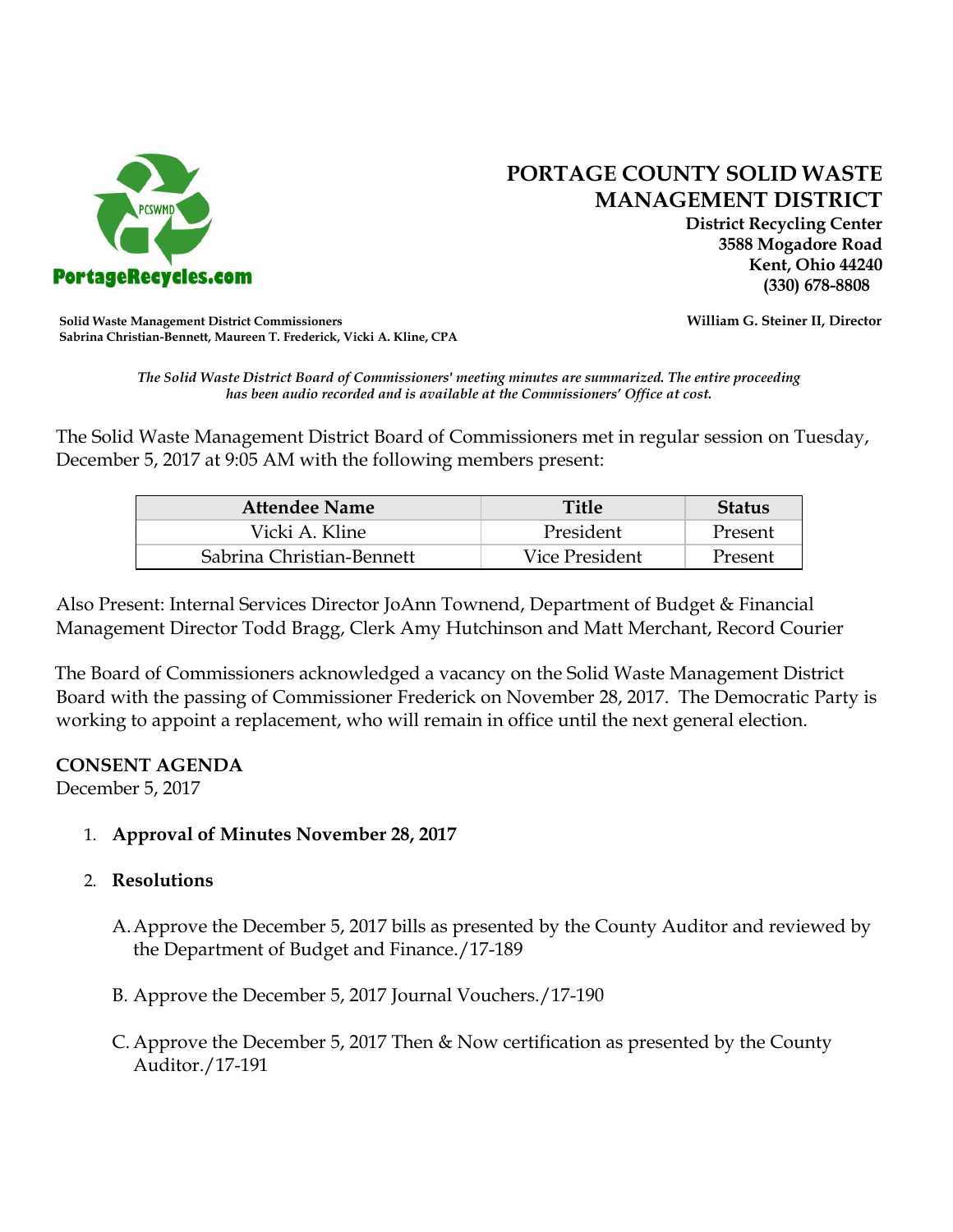- D.Approve the December 12, 2017 bills as presented by the County Auditor and reviewed by the Department of Budget and Finance./17-192
- E. Approve the December 12, 2017 Journal Vouchers./17-193
- F. Approve the December 12, 2017 Then & Now certification as presented by the County Auditor./17-194
- G.Amendment to the 2017 annual appropriation Resolution No. 16-207, adopted December 1, 2016./17-195

**Motion To:** Approve the December 5, 2017 Consent Agenda for Solid Waste Management District

| <b>RESULT:</b> | <b>ADOPTED [UNANIMOUS]</b>                 |
|----------------|--------------------------------------------|
| <b>MOVED:</b>  | Sabrina Christian-Bennett, Board Member    |
|                | <b>SECONDED:</b> Vicki A. Kline, President |
| AYES:          | Sabrina Christian-Bennett, Vicki A. Kline  |
|                |                                            |

# **RESOLUTION NO. 17-189 - RE: BILLS APPROVED AND CERTIFIED TO THE PORTAGE COUNTY AUDITOR FOR PAYMENT.**

It was moved by Sabrina Christian-Bennett, seconded by Vicki A. Kline that the following resolution be adopted:

- **RESOLVED,** that the bills were approved and certified to the County Auditor for payment, contingent upon the review of the Portage County Department of Budget and Financial Management, Department of Internal Services or other designee on December 5, 2017 in the total payment amount of **\$14,281.14 for Funds 8300-8399**  as set forth in the Accounts Payable Warrant Report on file in the office of the Portage County Auditor; and be it further
- **RESOLVED,** that the District Board of Commissioners finds and determines that all formal actions of this Board concerning and relating to the adoption of this resolution were taken in an open meeting of this Board and that all deliberations of this Board that resulted in those formal actions were in meeting open to the public in compliance with the law including Section 121.22 of the Ohio Revised Code.

Roll call vote as follows:

| Vicki A. Kline, Yea;                   | Sabrina Christian-Bennett, Yea; |                                                        |
|----------------------------------------|---------------------------------|--------------------------------------------------------|
| <b>RESOLUTION NO. 17-190</b><br>$\sim$ | RE:                             | <b>APPROVAL OF JOURNAL</b><br><b>VOUCHERS/ENTRIES.</b> |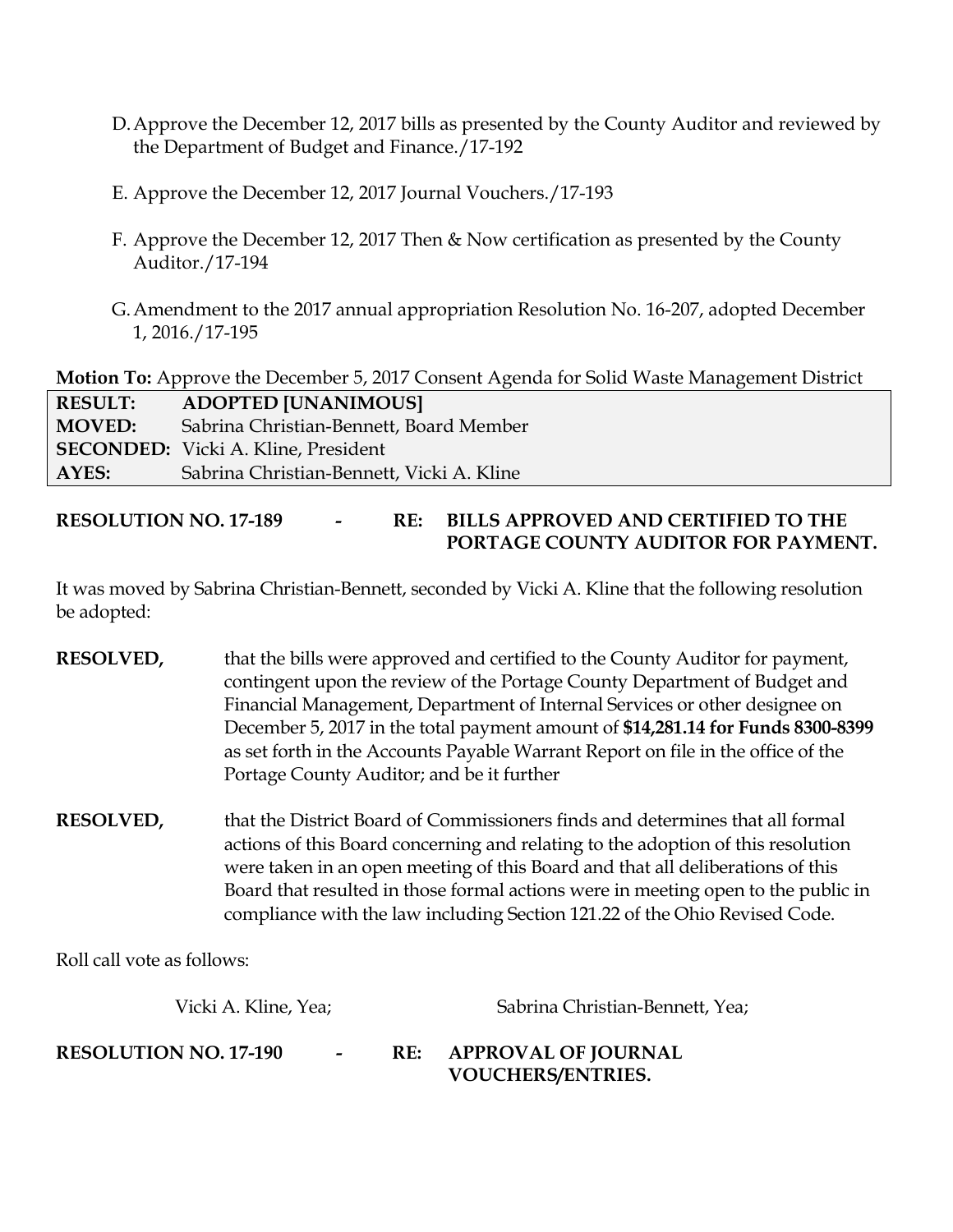It was moved by Sabrina Christian-Bennett, seconded by Vicki A. Kline that the following Resolution be adopted:

- **WHEREAS,** the Ohio Revised Code requires that warrants be approved by the District Board of Commissioners for the Portage County Solid Waste Management District prior to their issuance, and
- **WHEREAS,** there are other similar financial transactions defined as journal vouchers/entries that are dissimilar in that they are used to pay for charges for services from one county department and/or fund to another department and/or fund and thus are processed in lieu of issuing a warrant, and
- **WHEREAS,** the Journal Vouchers/Entries are submitted by the Solid Waste Management District Director for review by the District Board of Commissioners; now therefore be it

| 12/05/17 | 3  | \$1,814.38  |
|----------|----|-------------|
| 12/05/17 | 6  | 507.08      |
| 12/05/17 | 74 | 15,918.12   |
| 12/05/17 | 88 | 504.00      |
|          |    |             |
| Total    |    | \$18,743.58 |

- **RESOLVED,** that the District Board of Commissioners approves the attached Journal Vouchers/Entries, and be it further
- **RESOLVED,** that the District Board of Commissioners finds and determines that all formal actions of this Board concerning and relating to the adoption of this resolution were taken in an open meeting of this Board and that all deliberations of this Board that resulted in those formal actions were in meeting open to the public in compliance with the law including Section 121.22 of the Ohio Revised Code.

Roll call vote as follows:

| Vicki Kline, Yea;            |  | Sabrina Christian-Bennett, Yea;                                                |  |  |
|------------------------------|--|--------------------------------------------------------------------------------|--|--|
| <b>RESOLUTION NO. 17-191</b> |  | <b>ACCEPTANCE OF THEN AND NOW</b><br>RE:<br><b>CERTIFICATIONS FOR PAYMENT.</b> |  |  |

It was moved by Sabrina Christian-Bennett, seconded by Vicki A. Kline that the following resolution be adopted: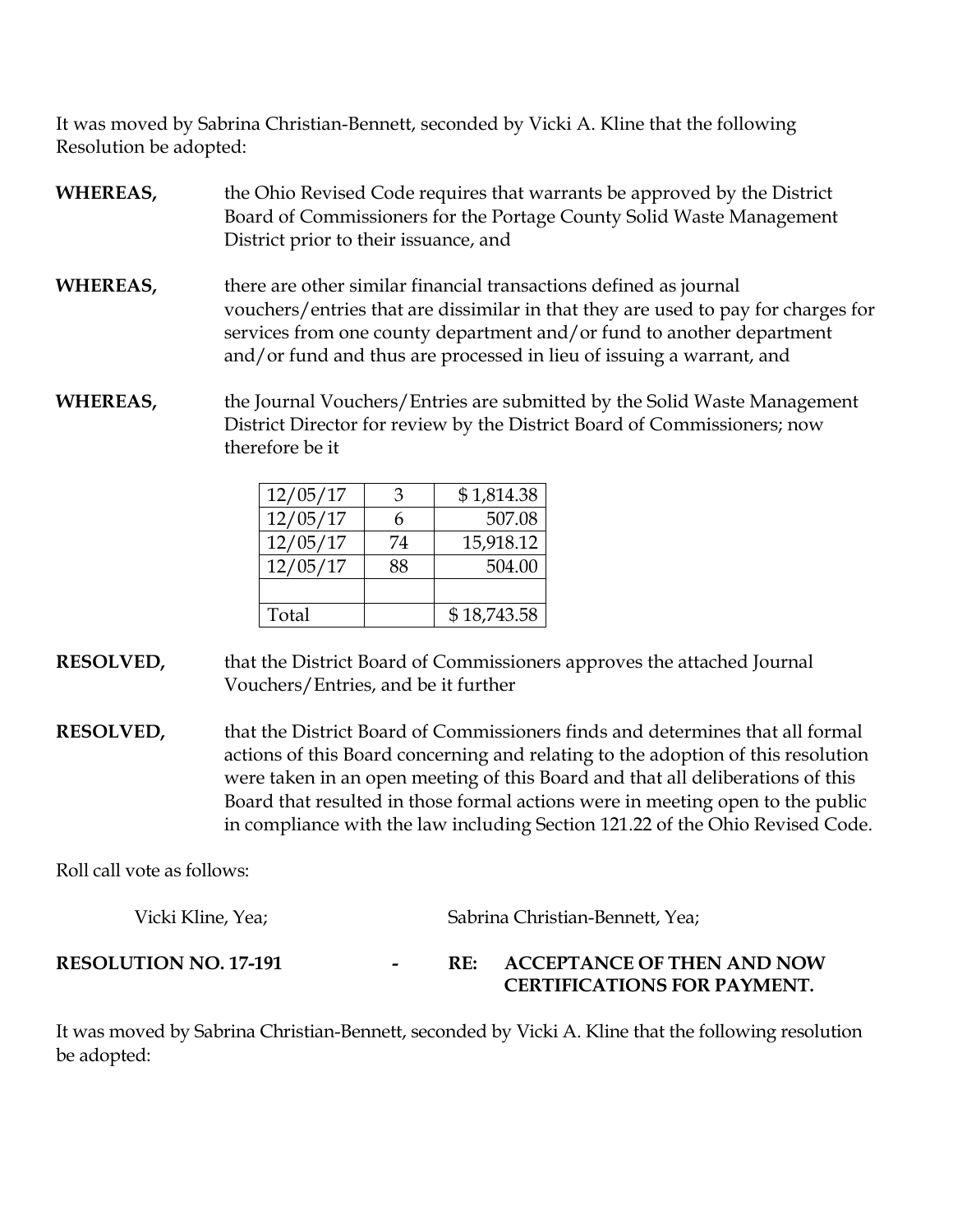| WHEREAS,         | Ohio Revised Code Section 5705.41 (D)(1) authorizes the expenditure of moneys,<br>provided a certificate of the County Auditor is supplied stating that there was at<br>the time of the making of such contract or order and at the time of the execution<br>of such certificate a sufficient sum appropriated for the purpose of such contract<br>and in the treasury or in process of collection to the credit of an appropriate fund<br>free from any previous encumbrances (Then and Now Certification), and |
|------------------|------------------------------------------------------------------------------------------------------------------------------------------------------------------------------------------------------------------------------------------------------------------------------------------------------------------------------------------------------------------------------------------------------------------------------------------------------------------------------------------------------------------|
| WHEREAS,         | the Then and Now Certification is recommended by the State Auditor's Office,<br>the Portage County Auditor's Office, and the Portage County Prosecutor's Office,<br>and                                                                                                                                                                                                                                                                                                                                          |
| WHEREAS,         | a listing of expenditures, attached hereto as Exhibit "A" and incorporated herein<br>by reference, has been certified by the County Auditor according to Ohio Revised<br>Code section 5705.41 (D)(1); now therefore be it                                                                                                                                                                                                                                                                                        |
| <b>RESOLVED,</b> | that the expenditures listed herein are properly certified by the County Auditor in<br>the amount of \$7,900.00 dated December 5, 2017 as set forth in Exhibit "A" shall<br>be paid; and be it further                                                                                                                                                                                                                                                                                                           |
| <b>RESOLVED,</b> | that the District Board of Commissioners finds and determines that all formal<br>actions of this Board concerning and relating to the adoption of this resolution<br>were taken in an open meeting of this Board and that all deliberations of this<br>Board that resulted in those formal actions were in meeting open to the public in<br>compliance with the law including Section 121.22 of the Ohio Revised Code.                                                                                           |

Roll call vote as follows:

| Vicki Kline, Yea;            |     | Sabrina Christian-Bennett, Yea;                                            |
|------------------------------|-----|----------------------------------------------------------------------------|
| <b>RESOLUTION NO. 17-192</b> | RE: | BILLS APPROVED AND CERTIFIED TO THE<br>PORTAGE COUNTY AUDITOR FOR PAYMENT. |

It was moved by Sabrina Christian-Bennett, seconded by Vicki A. Kline that the following resolution be adopted:

| <b>RESOLVED,</b> | that the bills were approved and certified to the County Auditor for payment, contingent<br>upon the review of the Portage County Department of Budget and Financial<br>Management, Department of Internal Services or other designee on December 12, 2017 in<br>the total payment amount of \$356,618.38 for Funds 8300-8399 as set forth in the Accounts<br>Payable Warrant Report on file in the office of the Portage County Auditor; and be it<br>further |
|------------------|----------------------------------------------------------------------------------------------------------------------------------------------------------------------------------------------------------------------------------------------------------------------------------------------------------------------------------------------------------------------------------------------------------------------------------------------------------------|
| <b>RESOLVED,</b> | that the District Board of Commissioners finds and determines that all formal actions of<br>this Board concerning and relating to the adoption of this resolution were taken in an<br>open meeting of this Board and that all deliberations of this Board that resulted in those                                                                                                                                                                               |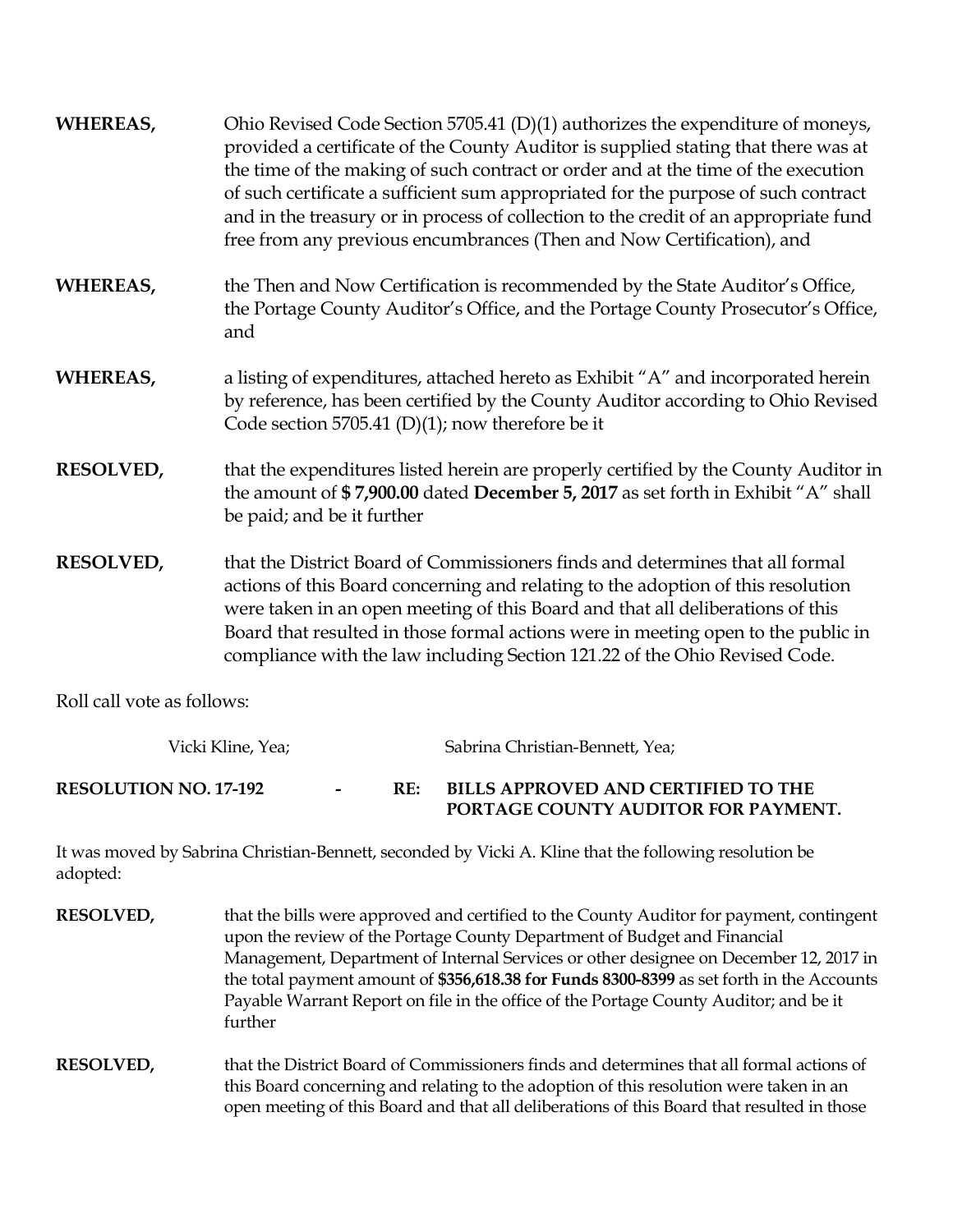formal actions were in meeting open to the public in compliance with the law including Section 121.22 of the Ohio Revised Code.

Roll call vote as follows:

| Vicki A. Kline, Yea;         |                          | Sabrina Christian-Bennett, Yea; |                                                                                                                                                                          |  |  |
|------------------------------|--------------------------|---------------------------------|--------------------------------------------------------------------------------------------------------------------------------------------------------------------------|--|--|
| <b>RESOLUTION NO. 17-193</b> | $\overline{\phantom{a}}$ | RE:                             | APPROVAL OF JOURNAL VOUCHERS/ENTRIES.                                                                                                                                    |  |  |
| adopted:                     |                          |                                 | It was moved by Sabrina Christian-Bennett, seconded by Vicki A. Kline that the following Resolution be                                                                   |  |  |
| WHEREAS,                     | issuance, and            |                                 | the Ohio Revised Code requires that warrants be approved by the District Board of<br>Commissioners for the Portage County Solid Waste Management District prior to their |  |  |

- **WHEREAS,** there are other similar financial transactions defined as journal vouchers/entries that are dissimilar in that they are used to pay for charges for services from one county department and/or fund to another department and/or fund and thus are processed in lieu of issuing a warrant, and
- **WHEREAS,** the Journal Vouchers/Entries are submitted by the Solid Waste Management District Director for review by the District Board of Commissioners; now therefore be it

| 12/12/17 | 462 | \$385,190.29 |
|----------|-----|--------------|
| 12/12/17 | 538 | 650.00       |
| 12/12/17 | 784 | 826.40       |
| 12/12/17 | 782 | 637.73       |
| 12/12/17 | 969 | 11,609.25    |
| 12/12/17 | 968 | 15,918.12    |
| Total    |     | \$414,831.79 |

- **RESOLVED,** that the District Board of Commissioners approves the attached Journal Vouchers/Entries, and be it further
- **RESOLVED,** that the District Board of Commissioners finds and determines that all formal actions of this Board concerning and relating to the adoption of this resolution were taken in an open meeting of this Board and that all deliberations of this Board that resulted in those formal actions were in meeting open to the public in compliance with the law including Section 121.22 of the Ohio Revised Code.

Roll call vote as follows:

Vicki Kline, Yea; Sabrina Christian-Bennett, Yea;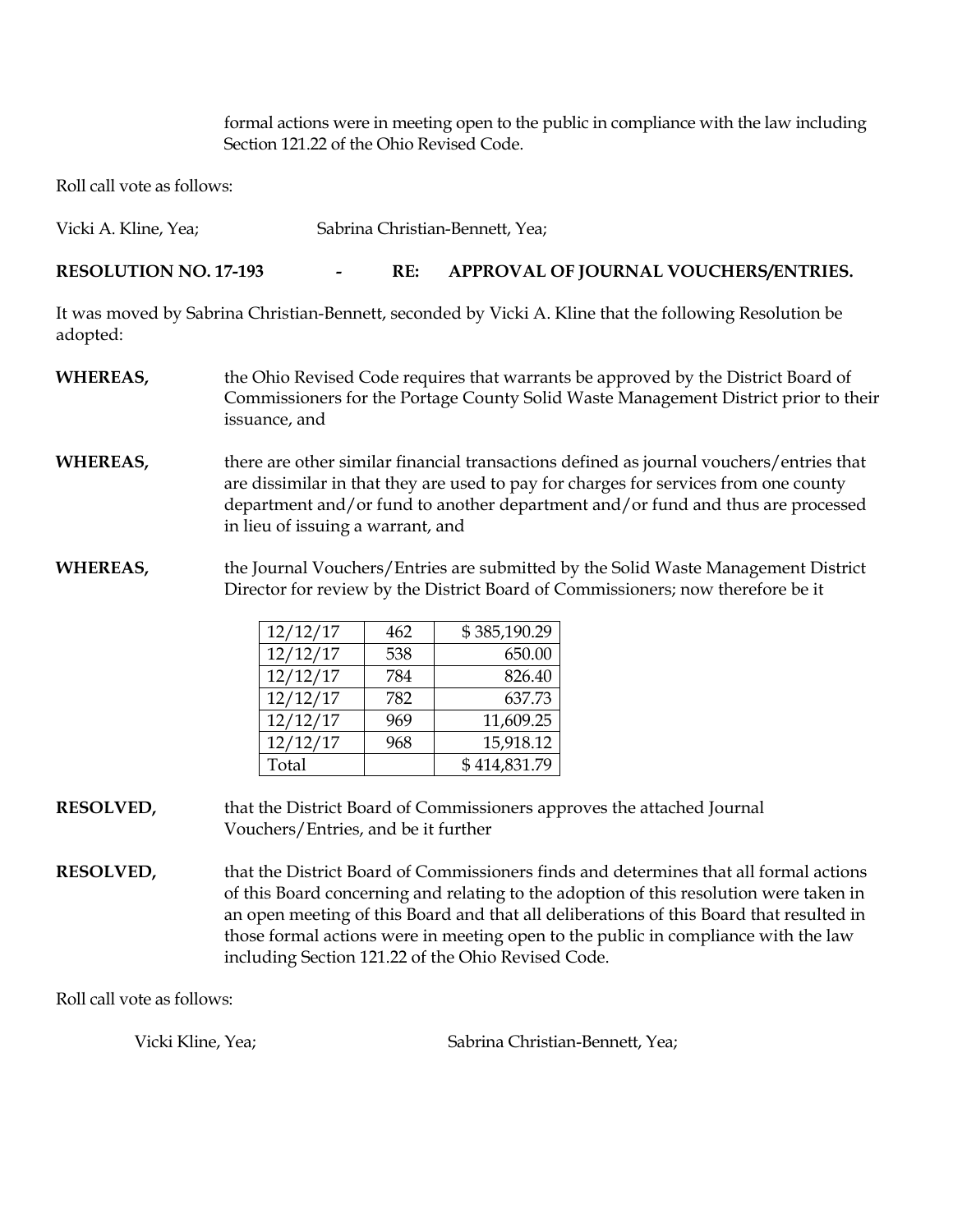### **RESOLUTION NO. 17-194 - RE: ACCEPTANCE OF THEN AND NOW CERTIFICATIONS FOR PAYMENT.**

It was moved by Sabrina Christian-Bennett, seconded by Vicki A. Kline that the following resolution be adopted:

| <b>WHEREAS,</b>  | Ohio Revised Code Section 5705.41 (D)(1) authorizes the expenditure of moneys,<br>provided a certificate of the County Auditor is supplied stating that there was at the time<br>of the making of such contract or order and at the time of the execution of such certificate<br>a sufficient sum appropriated for the purpose of such contract and in the treasury or in<br>process of collection to the credit of an appropriate fund free from any previous<br>encumbrances (Then and Now Certification), and |
|------------------|------------------------------------------------------------------------------------------------------------------------------------------------------------------------------------------------------------------------------------------------------------------------------------------------------------------------------------------------------------------------------------------------------------------------------------------------------------------------------------------------------------------|
| <b>WHEREAS,</b>  | the Then and Now Certification is recommended by the State Auditor's Office, the<br>Portage County Auditor's Office, and the Portage County Prosecutor's Office, and                                                                                                                                                                                                                                                                                                                                             |
| <b>WHEREAS,</b>  | a listing of expenditures, attached hereto as Exhibit "A" and incorporated herein by<br>reference, has been certified by the County Auditor according to Ohio Revised Code<br>section 5705.41 (D)(1); now therefore be it                                                                                                                                                                                                                                                                                        |
| RESOLVED,        | that the expenditures listed herein are properly certified by the County Auditor in the<br>amount of \$228,378.28 dated December 12, 2017 as set forth in Exhibit "A" shall be paid;<br>and be it further                                                                                                                                                                                                                                                                                                        |
| <b>RESOLVED,</b> | that the District Board of Commissioners finds and determines that all formal actions of<br>this Board concerning and relating to the adoption of this resolution were taken in an<br>open meeting of this Board and that all deliberations of this Board that resulted in those<br>formal actions were in meeting open to the public in compliance with the law including<br>Section 121.22 of the Ohio Revised Code.                                                                                           |

Roll call vote as follows:

Vicki Kline, Yea; Sabrina Christian-Bennett, Yea;

## **RESOLUTION NO. 17-195**

#### **RE: AMENDMENT TO THE 2017 ANNUAL APPROPRIATION RESOLUTION NO 16-207**

#### **ADOPTED DECEMBER 1, 2016**

It was moved by Sabrina Christian-Bennett, seconded by Vicki A. Kline that the following resolution be adopted:

**RESOLVED,** that it has become necessary to amend the 2017 Annual Appropriation in the amounts and for the purposes set forth in the enumeration shown below as reviewed and recommended by the Director of the Dept. of Budget & Financial Management: